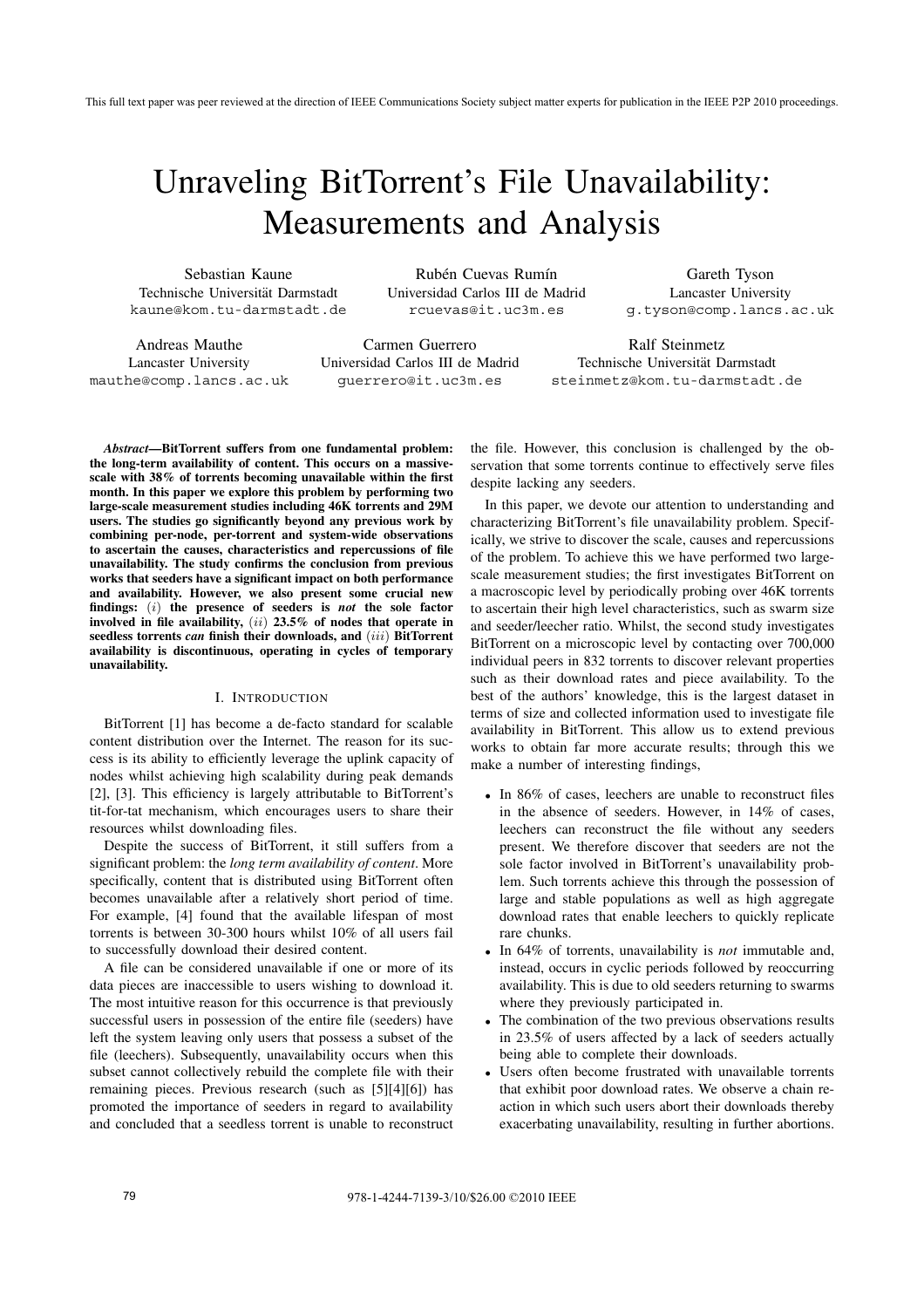• User arrival rates follow an exponentially increasing pattern; consequently, to ensure 99% availability, it would be necessary to increase average seeding times by a factor of 10.

The rest of the paper is structured as follows; Section 2 provides related work. Section 3 then details the problem and our measurement methodology. Following this, Section 4 characterises the causes and impact of unavailability. We discover a primary cause is a lack of seeders and therefore Section 5 investigates seedless states in BitTorrent. Section 6 then utilises the measurements to briefly analyse the potential solution-space to offer some guidelines for future work in addressing this problem. Finally, we conclude the paper in Section 7.

## II. RELATED WORK

**BitTorrent Measurements**: BitTorrent measurement studies can be classified into two different groups. The first type uses log traces from trackers [2], [5], [4], [7] whereas the second type relies on crawling techniques to retrieve the information from the system [3], [8], [9], [6], [10]. The first type of measurements is less intrusive since they do not actively interfere with the system. However, they are often problematic to obtain since they require the agreement from content providers. The crawling techniques, on the other hand, can be divided into two categories. In its simplest form, a crawler exploits the BitTorrent protocol to periodically request the IP addresses of the clients participating in the torrent from the tracker [9]. This makes it possible to study the demographics and dynamics of the torrents under analysis. This is what we name *macroscopic crawling*. More sophisticated crawlers also contact the clients and retrieve detailed information such as the client ID and their piece bitmap. We name this *microscopic crawling*. Although the microscopic crawling gives more detailed information, it is noticeably less scalable and only allows a few thousand torrents to be studied in parallel [3], [8]. Each approach is effective for addressing particular needs; however, these have not yet been combined to investigate BitTorrent in a holistic way.

**BitTorrent's File Availability Analysis**: There are only a few works investigating availability issues in BitTorrent systems [4], [11], [6]. Neglia et al. mainly study the tracker/DHT availability of 22,000 torrents obtained from two torrent indexing sites [11]. Guo et al. [4] extended this, to model the lifespan of torrents by analyzing a limited number of tracker traces from [11]; it was found that most torrents are short-lived because of an exponentially decreasing peer arrival rate. This model starts from the basis that content is unavailable when there are no seeders present in the swarm. This is, so far, an unverified hypothesis that is important to investigate. Similarly, Menasche et al. [6] also use this hypothesis to investigate the availability of seeders in 45,000 torrents obtained from the Mininova website, finding that 40% of swarms lack seeders for more than 15 days in the first month after the torrent's birth. Finally, Qui et al. [12] analyses the effectiveness and stability of BitTorrent systems through a fluid model. However, their results consider that peers arrive in a constant Poisson process which is a strong assumption given the measurement results presented in [3], [4] and also this paper. Thus, this model is only predictive for BitTorrent swarms that are in steady state. As shown in [4], this stable period is typically very short in reality.

## III. PROBLEM BACKGROUND AND METHODOLOGY

## *A. Defining File Availability*

To study and understand the availability of files in BitTorrent we first present a simple model. Let's assume that we have a torrent  $T$ , formed by  $N$  nodes, managing the download of a file composed by  $P$  pieces. Thus, we can define the vector  $V_i = [V_{i1}, V_{i2}, ..., V_{iP}]$  that contains the information about the pieces stored by peer i:  $V_{ij} = 1$  if node i has the piece j;  $V_{ij} = 0$  if node *i* does not have piece *j*.  $V_i$  is typically known as the *bitfield* of node i.

We define the *Percentage of Available Pieces* of torrent T at a time instant  $t$  as

$$
U(T) = \frac{\sum_{j=1}^{P} OR(V_{ij})}{P}.
$$
 (1)

Where  $OR(V_{ij})$  represents the logical OR-operation over the piece  $j$  across all the nodes in the torrent  $T$ .

## *B. The Circumstances of Unavailability*

It is important to understand in which circumstances a file becomes unavailable, based on our definition. A file is considered unavailable if at least one of its pieces is not accessible within a swarm. This situation arises if there are no peers in the swarm that possess a given piece or, alternatively, if the peer(s) that possess the piece are inaccessible (e.g. due to firewalls, NAT or overlay graph disconnection). It is intuitive to consider the former as a far more likely circumstance (e.g. most BitTorrent clients implement techniques such as NAT traversal [13]. Moreover, they include neighbors discovery techniques such as the Peer Exchange Protocol (PEX) [14] and periodical tracker polling that prevents graph disconnection). Therefore, given this assumption, a file can be considered available if  $(i)$  there is at least one seeder or  $(ii)$  there is no seeder but the bitfields of the leechers collectively fit the condition  $U(T)=1$ . Without detailed analysis, we can therefore currently state that:

- With an accessible seeder, a file *is* available,
- Without an accessible seeder, a file *may* be available.

This paper uses these two observations as a starting point to investigate unavailability in BitTorrent. In the following sections, we denote time periods in a torrent's lifecycle in which no seeder is online as a *seedless state*. To this end, the file is *unavailable* if torrent  $T$  is in seedless state and  $U(T) < 1.$ 

#### *C. Measurement Methodology*

To study the unavailability problem and specifically the seeders' role in it, we have performed two large-scale measurement studies using microscopic and macroscopic crawling.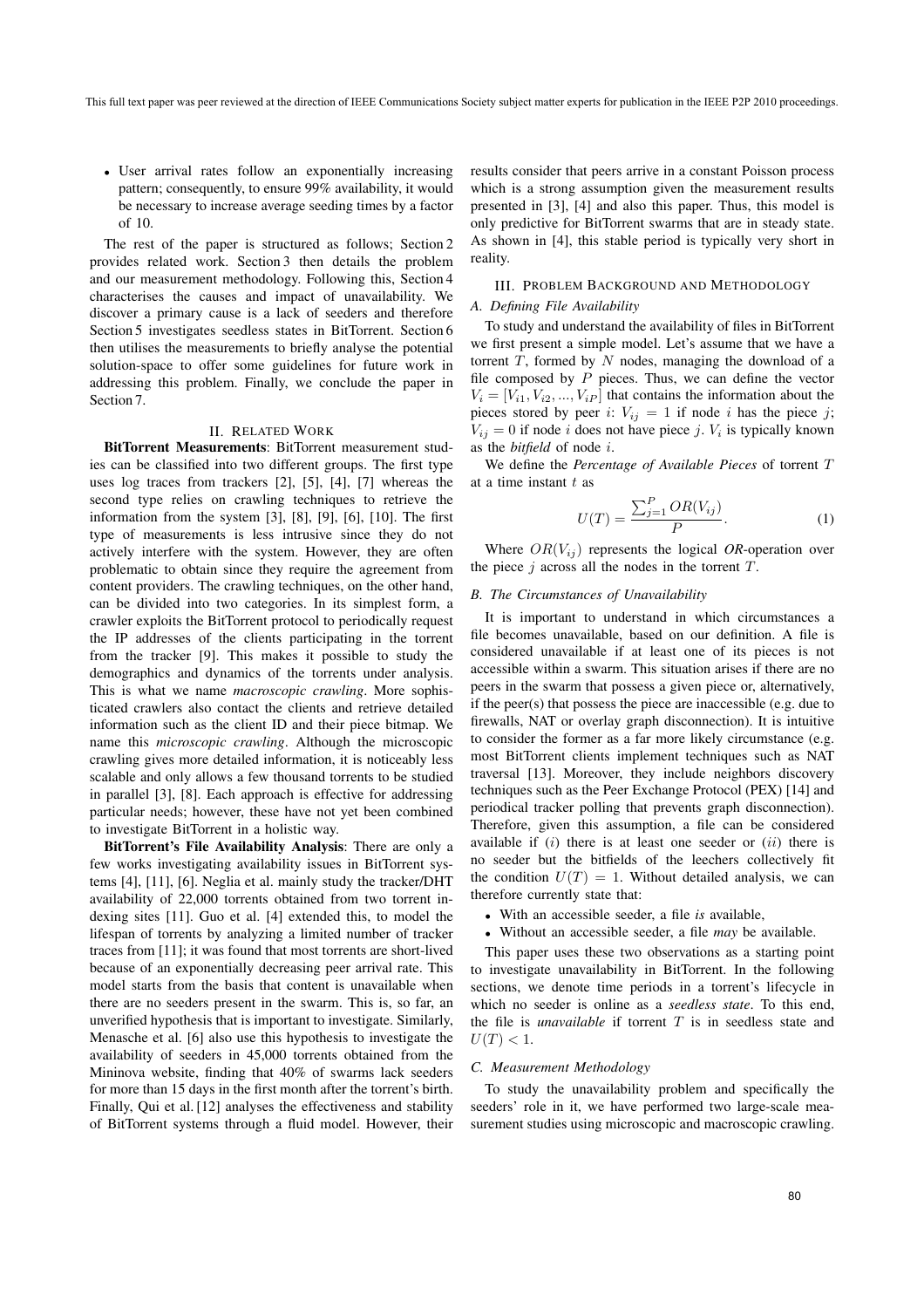To the best of our knowledge, this paper is the first to combine both microscopic and macroscopic crawling techniques to better understand BitTorrent (specifically BitTorrent's file availability).

*Microscopic Crawling***:** To truly understand unavailability in BitTorrent, it is necessary to be able to view the microscopic characteristics of any given swarm, e.g. piece distribution or nodes' download rates. Without this, one can only get a rough estimation of availability using metrics such as the number of seeders. The information regarding the behaviour of individual peers provides the necessary data to make new, more accurate findings. To gain this information we developed and deployed a distributed BitTorrent crawler that can investigate swarms on a microscopic level, using 20 nodes in the Emulab testbed [15].

The crawler operated from July 18, 2009 to July 29, 2009 (micros-1) and then again from August 19, 2009 to September 5, 2009 (micros-2). To discover all the online users in a torrent it periodically contacted the torrent's tracker as well as using the Peer Exchange Protocol (PEX). From every peer, every 10 minutes it requested their piece bitmap to discover the real-time distribution of pieces. For the micros-1 study, the crawler followed 255 torrents appearing on Mininova<sup>1</sup> after the first measurement hour; in these torrents, we observed 246,750 users. The micros-2 dataset contains information from 577 torrents and 531,089 users.

*Macroscopic Crawling***:** The microscopic measurements provide detailed insight into the distribution of pieces and download rates within the swarm, as well as between different peers. However, due to scalability issues it is difficult to perform such detailed measurements on a very large-scale (e.g. several thousand torrents). To complement these results, we therefore also implemented a higher level crawler that followed every torrent published on the Mininova website after December 09, 2008 for a period of 38 days. This crawler periodically requested, from multiple sites in Europe, tracker information regarding each torrent's number of seeders and leechers alongside the members' ip addresses (we were able to systematically collect 98% of all the ip addresses from within the swarms). This study allowed us to gain an extremely large number of measurements regarding details such as peer arrival patterns, seeder/leecher ratios and torrent sizes. This information can subsequently be correlated with our smallerscale microscopic measurements to derive such things as the scale of seedless states and the causes for seedless states occurring. Our final macroscopic dataset consisted of reports from 46,227 torrents and 29,066,139 users.

## IV. CHARACTERISING UNAVAILABILITY: CAUSES AND IMPACT

In this section, we first investigate the role that seeders play in file unavailability. Following this we study the exceptions and variations we discovered. Lastly, we then investigate the

<sup>1</sup>At this time, Mininova was the largest BitTorrent Community based on the Alexa Ranking.



Fig. 1. Piece availability in torrents affected by seedless states.

real-time impact that a lack of seeders has on client performance and their subsequent reactions that can be observed.

#### *A. Investigating the Role of Seeders in File Unavailability*

It is intuitive to think that  $U(T) < 1$  in a torrent without any seeder (that is, leechers are unable to reconstruct the file). However, this is, so far, an unverified assumption that must be investigated (and quantified). To ascertain this, we inspect the *(i)* nodes' bitfield and *(ii)* nodes' download rates in all the torrents of our microscopic traces affected by seedless states.

*1) Bitfield Analysis:* We have collected every nodes' bitfields for all the torrents in our microscopic measurements as they have evolved over time. For each torrent we have computed  $U(T)$  periodically every 10 minutes during any period a torrent is without any seeders (i.e. it is in a seedless state). This allows us to ascertain whether a full copy of the file exists in the torrent at any given time. Fig. 1 shows the cumulative distribution function (CDF) of  $max(U(T))$ observed in the seedless state for each torrent that we studied. From this data, we can extract two pieces of information; first, in the majority of cases (86%) our hypothesis is confirmed and the contacted leechers are unable to collectively reconstruct the file once a seeder has left (i.e.  $max(U(T)) < 1$ ). Clearly, this means that seeders *do* have a significant impact on the availability of files in BitTorrent. Importantly, however, we also find that a notable proportion of torrents (14%) actually remain available even without a seeder. Collectively, this makes up 24% of all leechers that operate in seedless swarms. This is a crucial finding that has not been observed before; it is therefore in contrast with previous measurement studies [6], [5] that consider all seedless torrents to be unavailable.

*2) Download Rate Analysis:* A limitation of the bitfield analysis is that not all nodes are accessible due to NATs. To address this, we also inspect the aggregate torrent download rates. Through this, we can infer that a file is unavailable when the download rate of all the peers participating in a specific torrent drops close to 0 KBps. From this we can derive that the node cannot find any new pieces to download.

To highlight our findings, we first inspect a representative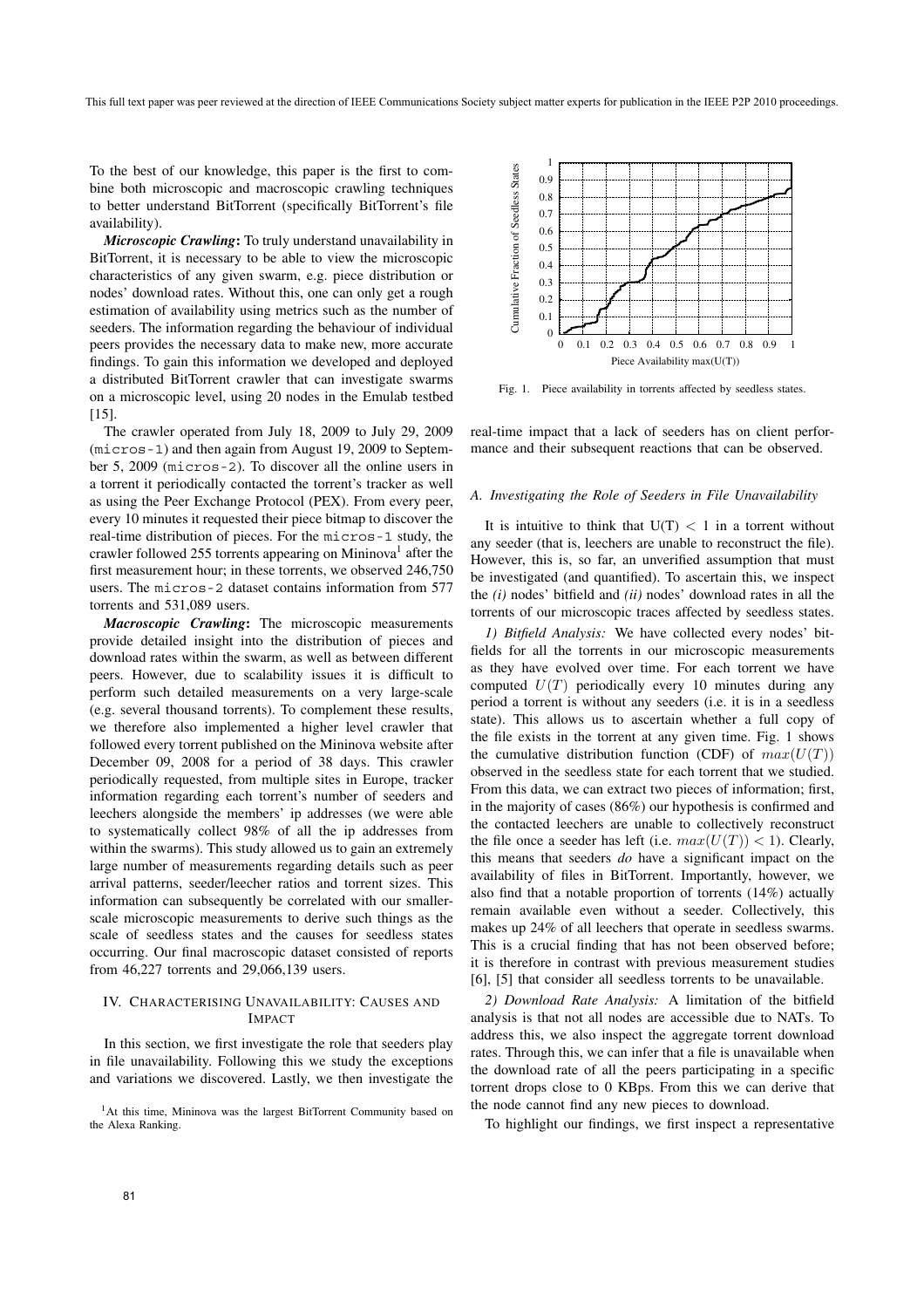torrent from our microscopic trace<sup>2</sup>, shown in Fig. 2. The figure shows the median instant download rate of the online leechers over time, sampled every 10 minutes. It also plots the number of seeders and leechers, as well as the number of copies of the least replicated piece. Note that when the number of seeders becomes 0, the torrent enters a seedless state.

The torrent can be observed to enter a seedless state after the middle of day 3, remaining in this state for roughly two days. When the final seed departs the download rate of the leechers drops to approximately 0-3 KBps after only a few minutes. This also coincides with the number of least replicated pieces dropping to zero. It can therefore be confidently inferred that the file is, indeed, unavailable during this period due to the departure of the last seeder.

Interestingly, it can also be seen that the torrent becomes available again during day 5. As the seeders return, the download rate increases and the file becomes available again. In contrast to past assumptions, it is therefore evident that unavailability is not continuous. This important phenomenon will be investigated further in Section V-C.



Fig. 2. Snapshot from a torrent in our microscopic trace.

The above analysis has inspected a representative torrent. To validate its widespread applicability we also look at the download rate degradation in all torrents. To achieve this, we have taken all the users that have been affected by a seedless



Fig. 3. Interval download rates for nodes affected by the lack of seeders.

state and separated their downloading time into two periods:  $(i)$  periods in which they have suffered from a seedless state and *(ii)* periods in which they have not. Fig. 3 presents the download rate distribution for both periods. First, we can observe that the download rate in a non-seedless state is much higher than in a seedless state. 80-85% of the nodes experience an average download rate lower than 1 KBps when in a seedless torrent, indicating that the peers cannot locate any required pieces and the file is, indeed, unavailable. Second, however, we also observe that 15-20% of users, in fact, maintain a reasonable level of performance even without any seeders. This can be attributed to two reasons:  $(i)$  the aforementioned 14% of torrents are capable of reconstructing their file without a seeder at an average rate of 21.3 KBps; and (ii) newly joined peers can download the subset of available pieces at an effective rate. This can be observed in the representative torrent (cf. Fig. 2): between days 4 and 5 there is a peak in the number of leechers which results in a short peak in the download rate as newcomers download the available pieces.

## *B. Investigating the Causes of Swarm Resilience*

The previous section has identified a notable percentage (14%) of torrents that can maintain availability even without any seeders; this represents 24% of all leechers that encounter seedless states.

To investigate this, we separate torrents into those that survive in the absence of seeders (*resilient torrents*) and those that do not (*susceptible torrents*). We then investigate quantitative properties of these two groups to ascertain how they differ at various points in their lifecycles. All of the identified metrics have been calculated for each group (across all member torrents) every 10 minutes using information from the microscopic traces and the tracker reports. These values have then been averaged together over each time period investigated.

Table I gives an overview of all metrics used in this analysis. We calculate these over two time periods: the beginning of the torrents' lifecycle and just before the last seeder goes offline. Although not included in the table, we also investigated the effects of file size and content type without ascertaining any correlation. Most metrics are straight-forward, however, two

<sup>&</sup>lt;sup>2</sup>We have observed the same behaviour in most of the torrents affected by seedless states.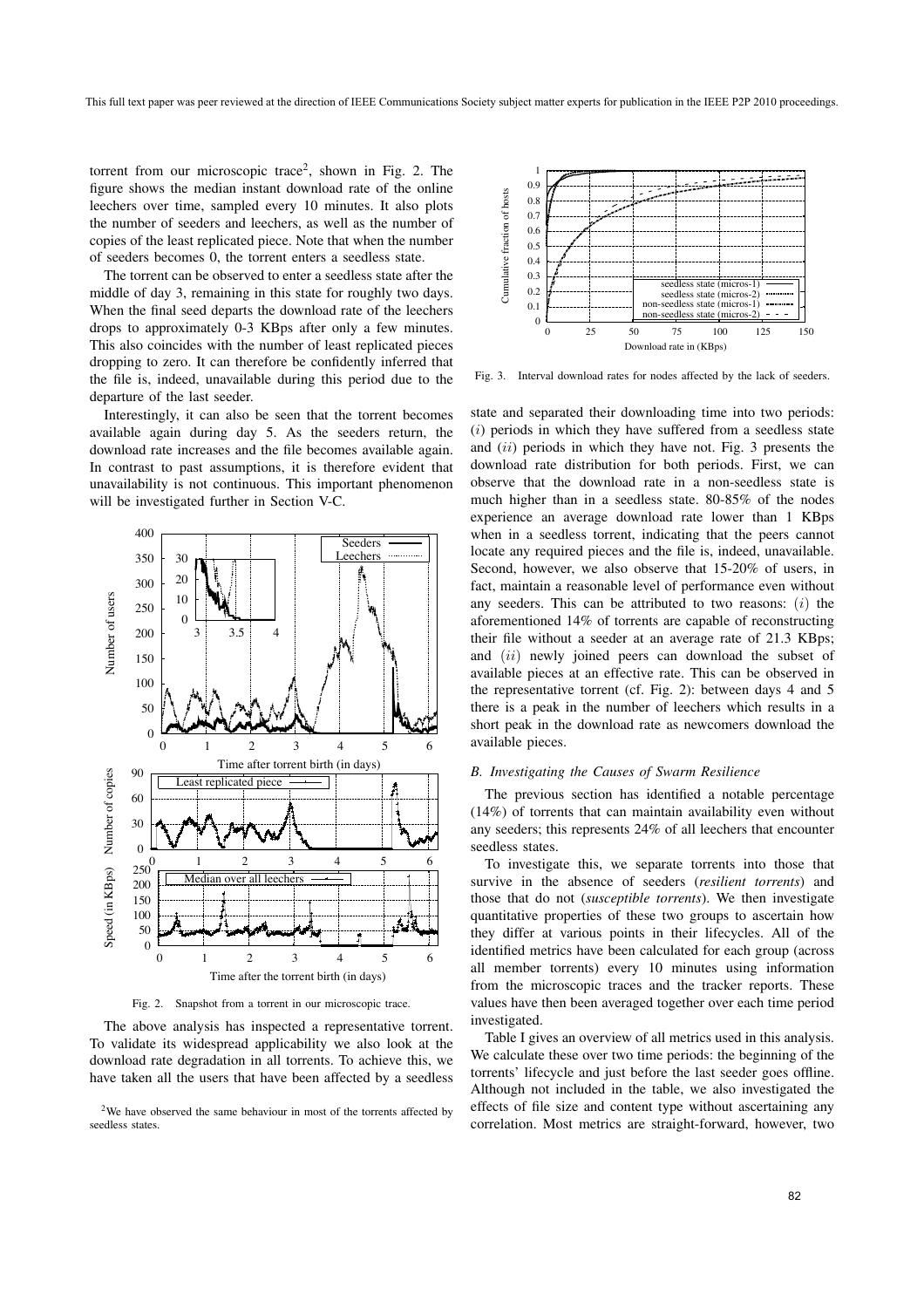require some explanation: Distribution Entropy  $(E(T))$  and the Churn Factor  $(CF)$ .

The  $E(T)$  investigates the distribution of pieces within the swarm; this is to investigate whether torrents that can survive achieve a superior distribution of pieces. We therefore characterize the distribution entropy in a torrent  $T$  at a given time t by introducing the following *Entropy Index*:

$$
E(T) = \frac{\left(\sum_{j=1}^{P} \sum_{i=1}^{N} V_{ij}\right)^{2}}{P \cdot \sum_{j=1}^{P} \left(\sum_{i=1}^{N} V_{ij}\right)^{2}}
$$
(2)

Recall that  $N$  defines the number of nodes in the swarm, P is the number of pieces a file is composed of and  $V_i$  is the bitfield of node  $i$ . This index is similar to Jain's Fairness Index [16] and achieves a value of 1 if all pieces are equally distributed among the peers.

The Churn Factor CF investigates whether torrents that can survive have more stable populations. This factor is defined by  $N_{disc}/N_{all}$  where  $N_{disc}$  is the number of users that have left the swarm during a given time period (t) and  $N_{all}$  is the total number of users observed during this same period. A factor of 0 indicates that no user disconnected within  $t$ ; by default  $t = 10$  mins.

From the data in Table I, we can make the following important observations,

- *Torrent Popularity:* From the beginning, resilient torrents exhibit higher leecher population sizes. Larger torrents possess an increased probability of replicating rare pieces before the loss of seeders.
- *Low Churn Factor:* High churn in small torrents creates a greater risk of losing vital pieces; if this coincides with the loss of a seeder then it becomes impossible to recover these pieces again until a seeder returns. Resilient torrents have significantly lower churn factors than susceptible torrents.
- *Seeder/Leecher Ratio:* Resilient torrents exhibit a higher seeder/leecher ratio and, as a derivative of this, experience download rates that over twice as high as susceptible torrents. This superior performance is highly beneficial for the survival of piece replicas as it allows the quick duplication of rare pieces. Before seedless state occurring, resilient torrents therefore have many more replicas of the rarest piece when compared to susceptible torrents.

In summary, these results show that swarm resilience is a product of large, stable populations that can achieve higher download rates due to beneficial seeder/leecher ratios. The combination of these factors results in rarest piece replication rates that are over 5 times greater than their susceptible counterparts. This makes such swarms highly resilient to the loss of any seeders. Importantly, it also can be concluded that unavailability cannot be addressed by modifying any of BitTorrent's algorithms (e.g. piece selection) but, instead, must be solved by incentivising users to modify their behaviour. This is exemplified by the lack of any correlation between resilience and distribution entropy.



Fig. 4. Comparison of download performance between peers affected and not affected by seedless states.

## *C. Effects and Trends of Seed Departure*

Despite a notable percentage of torrents surviving without seeders, it is evident that the loss of all seeders can often result in unavailability. This section now investigates the effects that this has on both individual users and wider system performance. Three stages can be identified which we now discuss.

The first repercussion of the loss of seeders in susceptible torrents is a significant and rapid drop in download rates. To extend the earlier analysis, we now compare the average download rate of users that suffer from a seedless state at some point during their download against the average download rate of users that always find content available. We first categorise users into two groups: affected vs. non-affected. The first group of users consists of leechers that are (at some point) affected by a lack of seeders. The non-affected users, on the other hand, have at least one seeder available during their entire download. Fig. 4 gives the download rate distribution of both user groups as obtained from the two microscopic crawlings. Whereas the median download rate for the non-affected users is 36 KBps in micros-1 and 48 KBps in micros-2, the performance for peers attempting to download unavailable content is only 0.06 KBps and 3.8 KBps, respectively.

The second observable stage is a direct derivative of the decrease in download performance. Specifically, we observe a large increase in download abortions. To study this we examine the session times in our microscopic traces. We observe that 89% of users affected by file unavailability (i.e. participating in *susceptible* torrents) abort their downloads due to the bad performance. Sadly, this is an unnecessary action as we have found that seeders often return, making files available again. In contrast to these results, users operating in resilient torrents only have an abortion rate of 34.47%. Although this seems initially high, we also find that many users operating in other torrents that do not suffer from unavailability also abort their downloads. On closer inspection, these 'unnecessary' abortions occur in torrents that have particularly low download rates that are under a third of the average.

The third stage in this process is the worrying emergence of a chain reaction. We find that as the number of abortions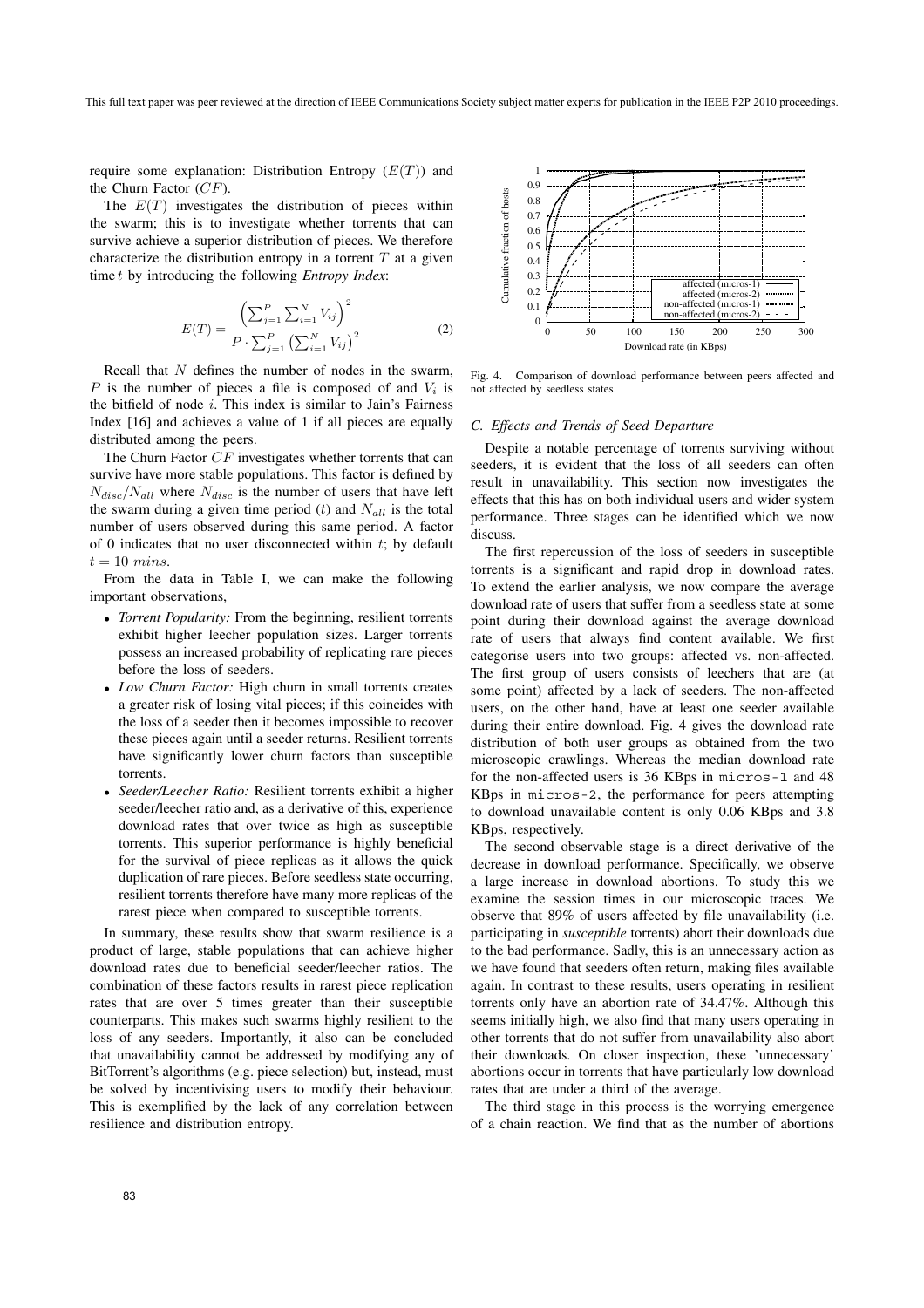This full text paper was peer reviewed at the direction of IEEE Communications Society subject matter experts for publication in the IEEE P2P 2010 proceedings.

| Metric                          | Time before seedless state |             |           |             | Time after torrent's birth |             |           |             |
|---------------------------------|----------------------------|-------------|-----------|-------------|----------------------------|-------------|-----------|-------------|
|                                 | hour                       |             | 6 hours   |             | 6 hours                    |             | 24 hours  |             |
|                                 | Resilient                  | Susceptible | Resilient | Susceptible | Resilient                  | Susceptible | Resilient | Susceptible |
| Swarm speed (in KBps)           | 58.83                      | 23.88       | 68.58     | 24.99       | 95.72                      | 53.50       | 62.99     | 44.82       |
| Seeder/Leecher ratio            | 0.15                       | 0.03        | 0.14      | 0.04        | 0.19                       | 0.19        | 0.32      | 0.43        |
| Firewalled/NATed peers (in %)   | 70.86                      | 61.09       | 62.30     | 60.67       | 51.30                      | 56.05       | 54.94     | 58.44       |
| Distribution Entropy $E(T)$     | 0.93                       | 0.94        | 0.92      | 0.93        | 0.91                       | 0.90        | 0.92      | 0.91        |
| Least repl. piece (# of copies) | 9.21                       | 1.61        | 8.38      | 2.82        | 15.34                      | 14.21       | 21.33     | 23.55       |
| Churn factor $CF$               | 0.03                       | 0.21        | 0.08      | 0.15        | 0.07                       | 0.11        | 0.08      | 0.07        |
| Online leechers                 | 281.34                     | 111.61      | 250.48    | 101.55      | 134.05                     | 82.71       | 163.12    | 89.55       |
| Online seeders                  | 5.28                       | 1.51        | 6.11      | 1.80        | 12.05                      | 11.25       | 18.17     | 21.34       |



CHARACTERISTICS OF RESILIENT TORRENTS (THOSE THAT MAINTAIN AVAILABILITY IN SEEDLESS STATE) AND SUSCEPTIBLE TORRENTS (THOSE THAT CANNOT RECONSTRUCT THE FILE).

increase, the number of available chunks decrease. This results in an exacerbation of the torrent's unavailability and a further drop in download rates for those trying to access the remaining chunks. As other users witness this trend, they too abort their downloads. This process results in fewer users becoming seeders and therefore greater unavailability and more abortions. Frequently, the above two repercussions of unavailability and the creation of this chain reaction often spells the end for a torrent.

From these findings we derive that users are highly sensitive to their perceived instant quality of service and therefore any solutions must maintain an acceptable download rate whilst also improving file availability.

## V. CHARACTERISING SEEDLESS STATES

The previous section has validated and quantified the importance of seeders in regard to file availability in BitTorrent and discussed under which circumstances a file of a seedless torrent becomes unavailable. It has been found that in the majority of torrents (86%), the loss of all seeders results in unavailability. In this section we therefore investigate the behaviour of seeders and characterise the nature of seedless states using our large scale dataset. In Section 5.1 we look at the frequency at which seedless states occur in BitTorrent and in Section 5.2 we investigate what causes the system to enter in such states. In Section 5.3 we address why torrents revive after extended periods of unavailability.

## *A. How Prevalent are Seedless States?*

To quantify how prevalent seedless states are in BitTorrent, we ask the following question: how *many torrents* and to *what extent* are torrents affected by seedless states? To answer this, we use the logs from our macroscopic trace that give us a large-scale view on the system comprising of 46k torrents.

The measurements show that more than 38% of torrents (17,568 out of 46,227) lose their seeders within the first month, out of which 72% lack seeders after only 5 days. Similarly, we find that more than 45% of the torrents suffer from a lack of seeders for half of their monitoring time. To exemplify the scale of this, in 50% of the torrents observed for periods longer than 30 days, no seeder was available for more than 16 days.



Fig. 5. Illustration of a seedless state.

Finally, in our study, more than 9.68 million users (33% of all users seen) participated in torrents with highly unavailable seeders suggesting that this is not only a long tail problem. Out of these users, more than 1.59 million were directly affected by seedless states.

#### *B. Why do Seedless States Occur?*

Since seedless states are highly prevalent in real swarms, an intuitive question is: *why do they occur in the wild?* In this section, we first identify and then further investigate the influencing factors responsible for triggering seedless states.

*1) Identifying Influencing Factors:* There are two main factors that directly influence the existence of seedless states:  $(i)$  the session time of seeders and  $(ii)$  the inter-arrival rate of the users. To illustrate the influencing factors, we use a simple example shown in Fig. 5. In this figure, each horizontal line represents the lifetime of a user; these users can either be in a leecher state (thin lines) or a seeding state (thick lines).

It seems straightforward that the longer a seeder serves content, the more leechers are able to finish their downloads. Unfortunately, (as demonstrated later on) the seeding time is typically quite short contributing significantly to the frequency and length of seedless states.

Let's now assume that user  $n$  is the last available seeder in our example torrent and none of the previous seeders return to the torrent. In this case, a seedless state occurs when the time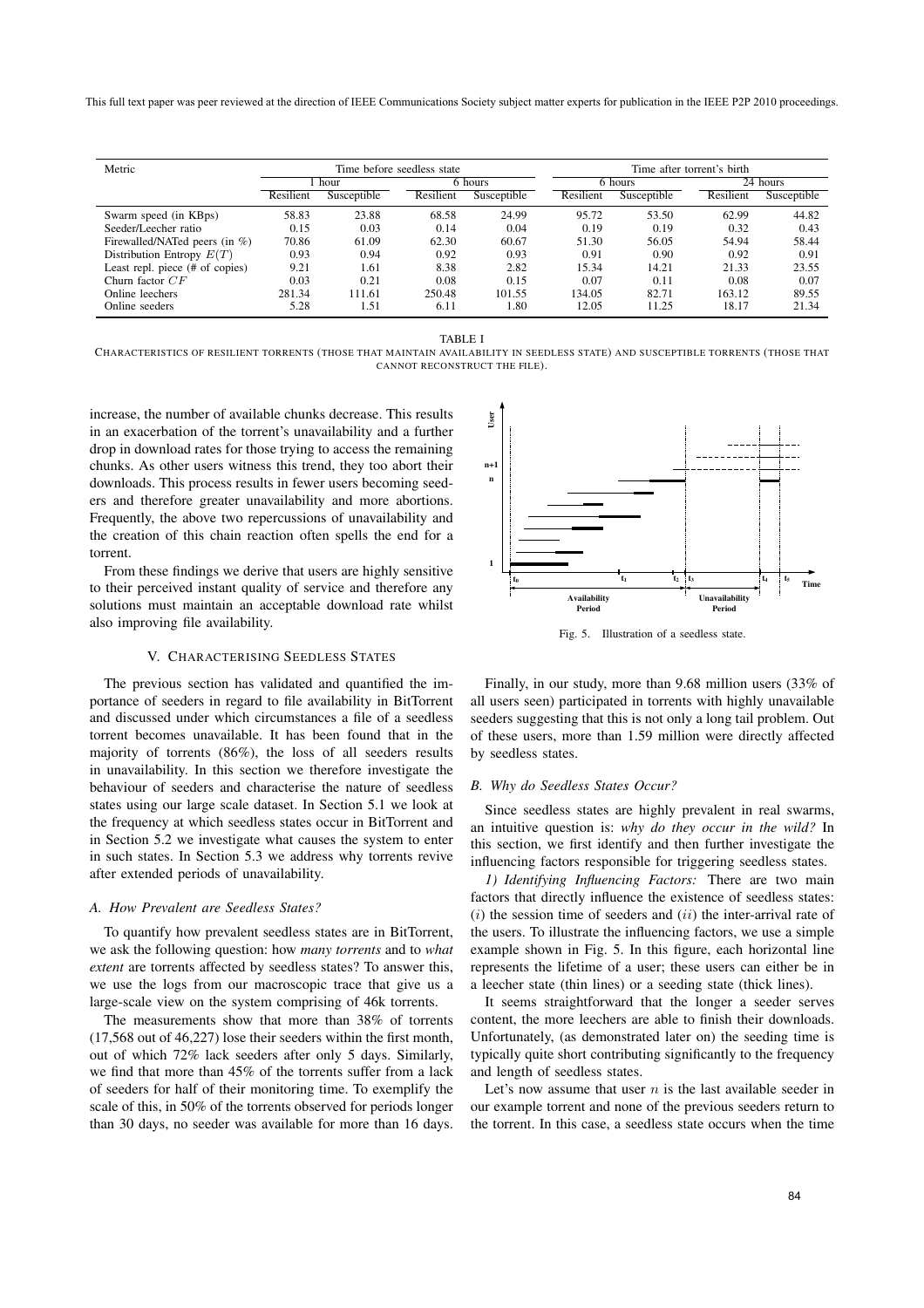required for leechers to download the file exceeds the online time of the last seeder. For example, Fig. 5 shows that after the last available seeder leaves the swarm at time  $t_3$ , none of the remaining leechers were able to finish the download. If we focus on the  $n$ -th node and its subsequent successor in the torrent  $(n + 1$ -th), the inter-arrival time between both users is given by  $\tau_{n+1}$ (=  $t_2 - t_1$ ) whereas the seeding time of node n is given by  $\mu_n$ . Assume that both users n and n+1 download a file of size  $F_s$  with rate  $D_n$  and  $D_{n+1}$  respectively. Thus, the swarm enters a seedless state when Eq. 3 is fulfilled.

$$
\frac{F_s}{D_n} + \mu_n < \tau_{n+1} + \frac{F_s}{D_{n+1}}\tag{3}
$$

To simplify the analysis, we assume that  $D_n = D_{n+1}^3$ . In this case, the seedless state is reached if the inter-arrival time is larger than the seeding time.

To summarise, seeding times as well as inter-arrival times play an important role in the generation of seedless states and subsequently in the long-term availability of content. Since both parameters are not directly correlated, we individually analyse both of them in the following.

*2) Arrival Behaviour of Users:* The first behavioural characteristic that is paramount to seedless state generation is the inter-arrival times of users. In this regard, intuitive questions are: *(i)* what inter-arrival times do we expect in reality and *(ii)* how do inter-arrival times evolve over time?

By analysing a few hundred torrents in a small community, previous work [4] has shown that user inter-arrival times are exponentially increasing. Our goal is to generalize this finding for 'open' communities such as Mininova.org that are orders of magnitude larger. For our analysis, we use similar techniques as applied in [4]. We consider all torrents in our macroscopic trace. We use linear regression to fit the logarithm of the complementary<sup>4</sup> of the number of node arrivals of each torrent along time. Let  $X_t$  denote the complementary number of node arrivals at time epoch  $t$  and  $Y_t$  be the fitting result. We define the relative deviation of the actual node arrivals over an ideally exponentially increasing function by  $\frac{\log X_i -}{\log Y}$  $log Y_i$ Thus, a relative deviation of  $0\%$  indicates that both curves overlap. Fig. 6 shows the deviation for each torrent of our macroscopic trace. The x-axis depicts the torrents ordered by ascending population size while the y-axis shows the relative deviation. For most of the torrents, the relative deviation is less than 10% whereas the deviation tends to decrease with increasing torrent popularity. Altogether, the average relative deviation of all torrents is 4.8%. Therefore, we conclude that the inter-arrival time of the nodes exponentially increases with time.

Notably, we observed especially high inter-arrival times in torrents affected by seedless states; this is in line with our analysis in the previous section. For instance, Fig. 7 plots the



Fig. 7. Maximum inter-arrival times of torrents with highly unavailable seeders.

maximum inter-arrival time observed in these torrents with unavailable seeders. More than 45% of the torrents exhibit inter-arrival times far beyond 10 hours.

*3) Seeding Times of Users:* The second behavioural characteristic that is paramount to the creation of seedless states is the seeding time of a node, i.e. how long seeds stay online for. As already shown in our example torrent (cf. Fig. 5), to maintain file availability it is necessary for seeders to remain online for long enough for new seeds to be generated. Fig. 8 shows the cumulative distribution of the seeding times of the nodes obtained from the two microscopic measurements. It can be seen that seeding times are generally short-lasting with 75% of the seeders staying online for less than 4 hours. When this data is compared to the inter-arrival time of users it can be identified that the current seeding times in BitTorrent are not sufficient to avoid seedless states, thus preventing to achieve long-term file availability in BitTorrent.

## *C. How long are Seedless States?*

The representative snapshot presented in Fig. 2 has highlighted that torrents can become available again after a extended periods of unavailability. In this section we validate (using both the macroscopic and microscopic datasets) that file unavailability is, in fact, discontinuous with reoccurring periods of temporary availability. Through our measurement studies we can state that this occurs because seeders often return to swarms that they have previously participated in. This allows the 11% of users that choose to remain online

<sup>&</sup>lt;sup>3</sup>Our microscopic measurements show that the download rate of users that finish downloads  $(D_n$  in the example) is higher than the download rate of those that do not  $(D_{n+1})$  validating our assumption.

<sup>&</sup>lt;sup>4</sup>We use the complementary number of node arrivals to avoid domains in which the logarithm is undefined, e.g., epochs with no peer arrivals.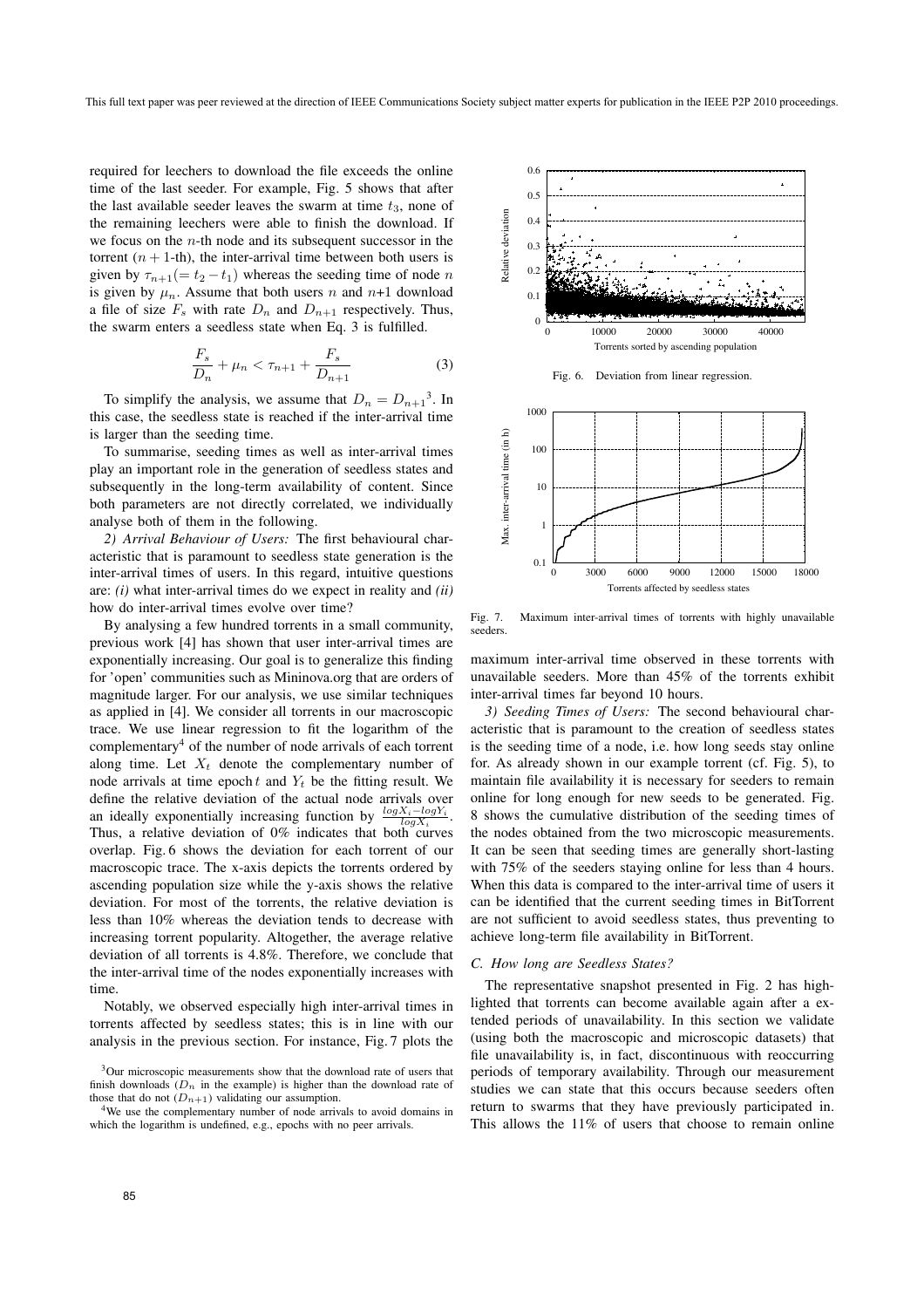

Fig. 9. Length of cycles of temporary availability and unavailability periods.

during periods of unavailability (i.e. in *susceptible* torrents) to eventually complete their downloads. Alongside the existence of *resilient* torrents, this means that 23.5% of all leechers affected by seedless states can actually still gain access to the file.

The reoccurrence of seeders happens in over 64% of torrents that suffer from seedless states in our macroscopic study. To investigate this, Fig. 9 shows the CDFs of both the duration of seedless states as well as the duration of the subsequent periods in which content becomes available again, computed over all torrents exhibiting this phenomenon. Note that the xaxis is in log scale. It can be observed that seedless periods are typically long-lasting with an average of 43.19 hours whereas the subsequent availability periods only last 12.56 hours on average.

The primary reason for the (seemingly) altruistic return of seeders is likely to be the default settings of many BitTorrent clients (e.g. Vuze,  $\mu$ Torrent) that automatically rejoin torrents at their start-up even after a user has completed a file download. Unfortunately, BitTorrent users do not have permanent identifiers and thus we cannot make quantitative statements on exactly how many unique seeders rejoin a swarm and over what time period. However, the length of the seedless periods as depicted in Fig. 9 offers a lower bound for the interseeding time distribution of such users. This is obviously very coarse grained and therefore we expect the inter-seeding times actually to be higher.

The reoccurrence of seeders is obviously in contrast to previous work that has assumed unavailability is continuous

and immutable. To investigate the impact that this finding has on previous work, we briefly look at the relative deviation that the assumption has when compared against our dataset. We define the relative deviation as,

relative deviation = 
$$
\frac{\text{measured avail. time} - \text{assumed avail. time}}{\text{assumed avail. time}}
$$

We find that in approximately 35 % of the torrents in our macroscopic dataset, the assumption works well. In these torrents, we did not observe any temporary availability period after the torrent first enters a seedless state. However, in 50% of the torrents, the content is actually available for at least twice as that assumed when considering immutable unavailability.

## VI. DISCUSSION ON IMPROVING FILE AVAILABILITY

The previous sections have investigated file unavailability in BitTorrent; this section now briefly explores some existing and intuitive solutions to gain an understanding of the best future approach to take. Specifically, we show that bilateral incentives are insufficient when considering current peer-topeer file sharing workloads. This is because they provide no incentive for those users that have already completed their download.

The most recent work [6] tries to tackle the file unavailability problem with file bundling, which involves forcibly lengthening the online times of users by making them download multiple files to gain access to one. Although this can work in the short-term, the measurement results show that it only circumvents the problem - it does not solve it. This is because it is only possible to lengthen online times by a relatively limited period (e.g. 10 minutes, 1 hour, etc.); our studies have shown that inter-arrival times between two consecutive peers can quickly exceed 24 hours (c.f. Section V-B2), leaving file bundling totally ineffective. In fact, this is the same for any approach that attempts to lengthen online times: the measurement data indicates that, on average, seeding times would have to be increased by a factor of 10 to gain 99% availability! The cause for previous confidence in this technique is the incorrect assumption of a constant Poisson arrival rate; although this produces positive results, our measurements show that it is entirely unrepresentative of the real-world (as confirmed by [3], [5]).

These conclusions lead us to believe that a single-torrent approach is not appropriate for addressing file unavailability. The alternative to this is therefore following a *cross-torrent* approach which distributes incentives over multiple torrents. The feasibility of this is confirmed by our traces which show that 36 hours after a torrent's birth, there is usually at least one user online (in another torrent) that could also act as a replica for content it has previously downloaded. These users are therefore untapped resources that have the potential to greatly increase both availability and performance on a per-torrent basis. A key line of future work in this area is therefore understanding how these users can be incentivised to